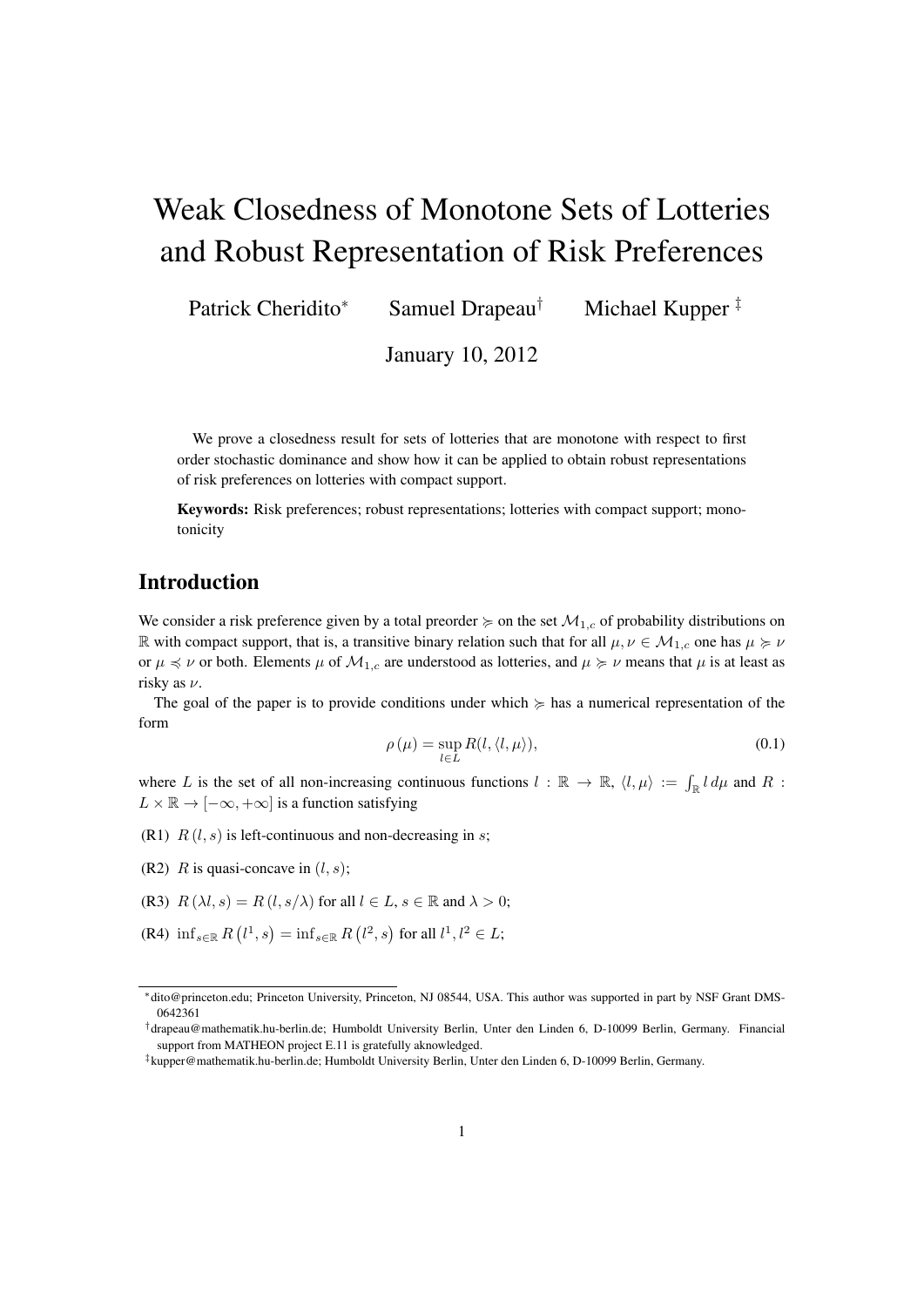(R5)  $R^+(l,s) := \inf_{t>s} R(l,t)$  is upper semi-continuous in l with respect to  $\sigma(C,M_{1,c})$ , where C denotes the space of all continuous functions  $f : \mathbb{R} \to \mathbb{R}$ .

Relation (0.1) can be viewed as a robust representation of risk. Each  $l \in L$  induces a risk order on  $M_{1,c}$  through the affine mapping  $\mu \mapsto \langle l, \mu \rangle$ . Relation (0.1) takes all this orders into account but gives them different impacts by weighing them according to the risk function  $R$ . It follows from  $(R1)$  that every mapping  $\rho : \mathcal{M}_{1,c} \to [-\infty, \infty]$  of the form (0.1) has the following three properties:

- (A1) quasi-convexity;
- (A2) monotonicity with respect to first order stochastic dominance;
- (A3) lower semicontinuity with respect to the weak topology  $\sigma(M_{1,c}, C)$ .

Sufficient conditions for preferences on lotteries to have affine representations go back to von Neumann and Morgenstern [9]. For an overview of subsequent extensions we refer to Fishburn [7]. Representations of the form (0.1) have recently been given by Cerreia-Vioglio [2] and Drapeau and Kupper [6]. The contribution of this paper is that we do not make assumptions on  $\succeq$  involving the topology  $\sigma(M_{1,c}, C)$ since they are technical and difficult to check empirically. Instead, we provide conditions with a certain normative appeal and show that they imply that the sublevel sets of  $\succcurlyeq$  are closed in  $\sigma(\mathcal{M}_{1,c}, C)$ . Similar results are given in Delbaen, Drapeau, and Kupper [5] for preferences satisfying the independence and Archimedean axioms. For automatic continuity and representation results on risk measures defined on spaces of random variables we refer to Cheridito and Li [3, 4] and the references therein.

As an example we discuss Value-at-Risk. It is well-known that as a function of random variables, it is not quasi-convex. But Value-at-Risk only depends on the distribution  $\mu_X$  of a random variable X, and convex combinations act differently on distributions than on random variables. Except for trivial cases, one has  $\lambda \mu_X + (1 - \lambda)\mu_Y \neq \mu_{\lambda X + (1 - \lambda)Y}$ . It turns out that as a function on  $\mathcal{M}_{1,c}$ , Value-at-risk is quasi-convex,  $\sigma(M_{1,c}, C)$ -lower semicontinuous and monotone with respect to first order stochastic dominance. As a consequence, it can be represented in the form (0.1); see Example 1.4 below.

The rest of the paper is organized as follows. In Section 1 we introduce the conditions we need to show that  $\succcurlyeq$  has a representation of the form (0.1) and state the paper's main results, Theorems 1.1 and 1.2. Section 2 contains a discussion of the weak topology  $\sigma(M_{1,c}, C)$  and the proof of Theorem 1.1.

#### 1 Robust representation of risk preferences on lotteries

To formulate the conditions  $(C1)$ – $(C3)$  below we need the following notation:

• By  $\mathcal{M}_1$  we denote the set of all probability distributions on R. For  $\mu \in \mathcal{M}_1$ , we set  $F_\mu(x) :=$  $\mu(-\infty, x]$  as well as

 $\mu_* := \sup \{ x \in \mathbb{R} : F_\mu(x) = 0 \}$  and  $\mu^* := \inf \{ x \in \mathbb{R} : F_\mu(x) = 1 \}$ ,

where  $\sup \emptyset := -\infty$  and  $\inf \emptyset := +\infty$ .

• By  $\triangleright$  we denote first order stochastic dominance on  $\mathcal{M}_1$ , that is,

$$
\mu \geq \nu \quad \Rightarrow \quad F_{\mu}(x) \leq F_{\nu}(x) \text{ for all } x \in \mathbb{R}.
$$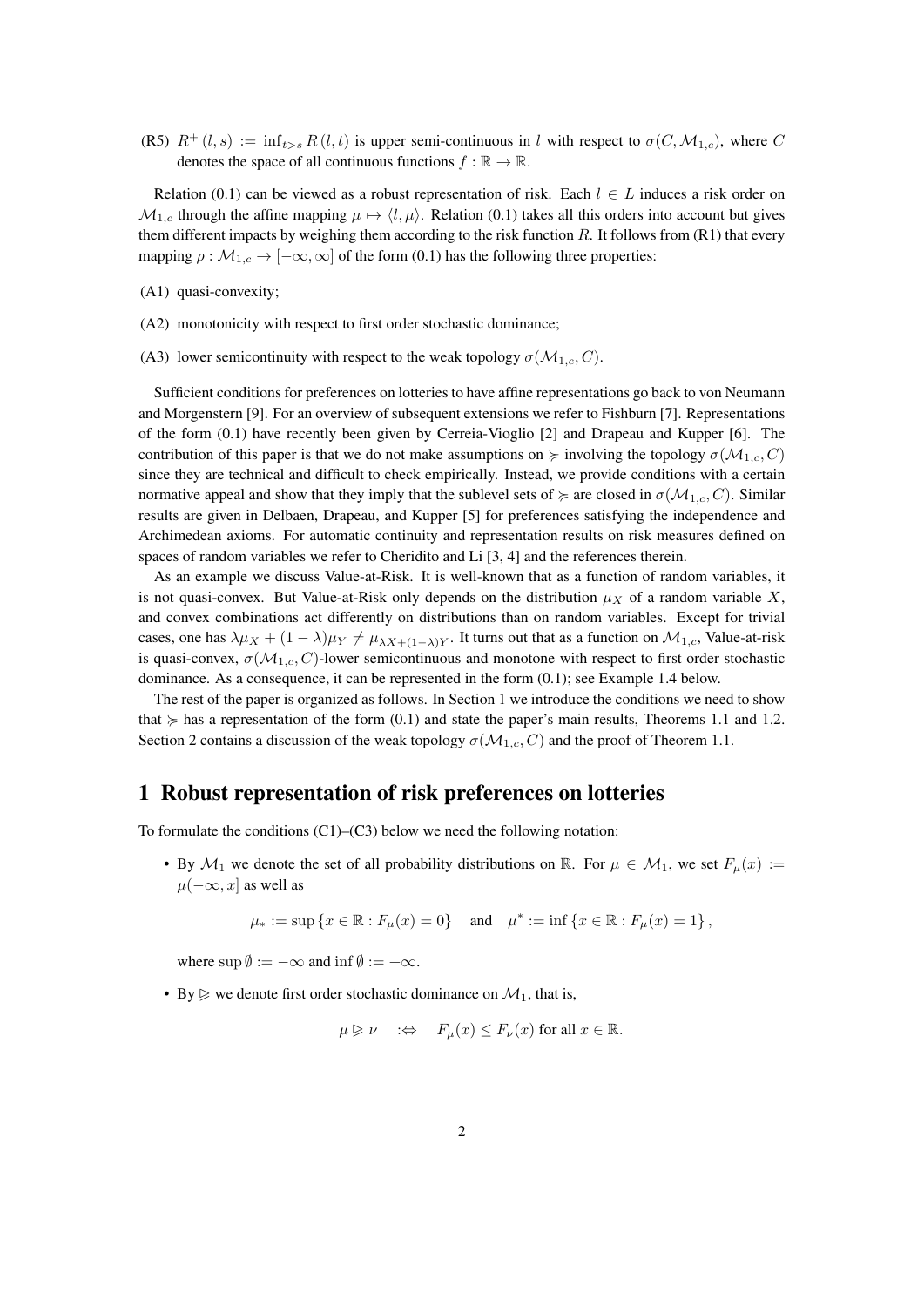• For  $m \in \mathbb{R}$  and  $\mu \in \mathcal{M}_1$ , we denote by  $T_m \mu$  the shifted distribution given by  $T_m \mu(A) = \mu(A-m)$ .

To show that the risk preference  $\succeq$  has a representation of the form (0.1) we assume that for each  $\nu \in$  $\mathcal{M}_{1,c}$  the sublevel set

$$
\mathcal{S}_{\nu} := \{ \mu \in \mathcal{M}_{1,c} : \mu \preccurlyeq \nu \}
$$

satisfies the following conditions:

- (C1)  $S_{\nu}$  is convex;
- (C2) If  $T_m \mu \in \mathcal{S}_{\nu}$  for all  $m > 0$ , then  $\mu \in \mathcal{S}_{\nu}$ ;
- (C3) If  $\mu \in \mathcal{M}_{1,c}$  has the property that for every  $\lambda \in [0,1)$  and each  $\eta \in \mathcal{M}_1$  with  $\eta_* \geq \mu^*$  and  $\eta^* = +\infty$  one has  $\lambda \mu + (1 - \lambda) \eta \geq \tau$  for some  $\tau \in S_{\nu}$ , then  $\mu \in S_{\nu}$ .

First, let us note that (C3) implies

(C4)  $\mu \preccurlyeq \nu$  whenever  $\mu \trianglerighteq \nu$ ,

which is a standard assumption. It just means that "more is better" or "more is less risky". Assumption (C1) is also standard and corresponds to the idea that "averages are better than extremes" or "diversification should not increase the risk". As for (C2) and (C3), they allow us to deduce that all sublevel sets  $S_{\nu}$ are closed in  $\sigma(M_{1,c}, C)$ , which is needed to derive a representation of the form (0.1). But  $\sigma(M_{1,c}, C)$ closedness is a technical condition which is difficult to check. On the other hand, (C2) and (C3) have a certain normative appeal and are much easier to test. Indeed, (C2) is a one-dimensional assumption and means that if a lottery  $\nu$  is at least as risky as  $\mu$  shifted to the right by every arbitrarily small amount, then  $\nu$  is also at least as risky as  $\mu$ . To put (C3) into perspective, we note that it is considerably weaker than the condition

(C3') If for  $\mu \in M_{1,c}$  there exists an  $\eta \in M_1$  such that for all  $\lambda \in [0,1)$  one has  $\lambda \mu + (1 - \lambda) \eta \geq \tau$ for some  $\tau \in S_{\nu}$ , then  $\mu \in S_{\nu}$ ;

which is a stronger version of the directional closedness assumption

(C3") If  $\mu, \eta \in \mathcal{M}_1$ , are such that  $\lambda \mu + (1 - \lambda) \eta \in S_{\nu}$  for all  $\lambda \in [0, 1)$ , then  $\mu \in S_{\nu}$ .

Remark 1.3 below shows that a subset A of a Banach lattice  $(E, \geq)$  is norm-closed if it satisfies (C3") and the monotonicity condition

(C4')  $\mu > \tau \in A$  implies  $\mu \in A$ .

However,  $(M_{1,c}, \geqslant)$  is only a convex set with a partial order and the topology  $\sigma(M_{1,c}, C)$  is not metrizable; see Remark 2.1. For our proof of Theorem 1.1 to work, conditions like (C3") and (C4') are not enough. It needs (C2) and (C3).

**Theorem 1.1.** *Every subset* A of  $\mathcal{M}_{1,c}$  *satisfying* (C2) *and* (C3) *is*  $\sigma$  ( $\mathcal{M}_{1,c}$ , C)-closed.

The proof is given in Section 2. As a consequence one obtains the following

**Theorem 1.2.** *If all sublevel sets of*  $\succcurlyeq$  *satisfy* (C1)–(C3)*, then*  $\succcurlyeq$  *has a numerical representation*  $\rho$ : M1,c → [−∞, ∞] *satisfying* (A1)*–*(A3)*. Moreover, for every such* ρ *there exists a unique risk function* R *with the properties* (R1)*–*(R5) *such that* (0.1) *holds.*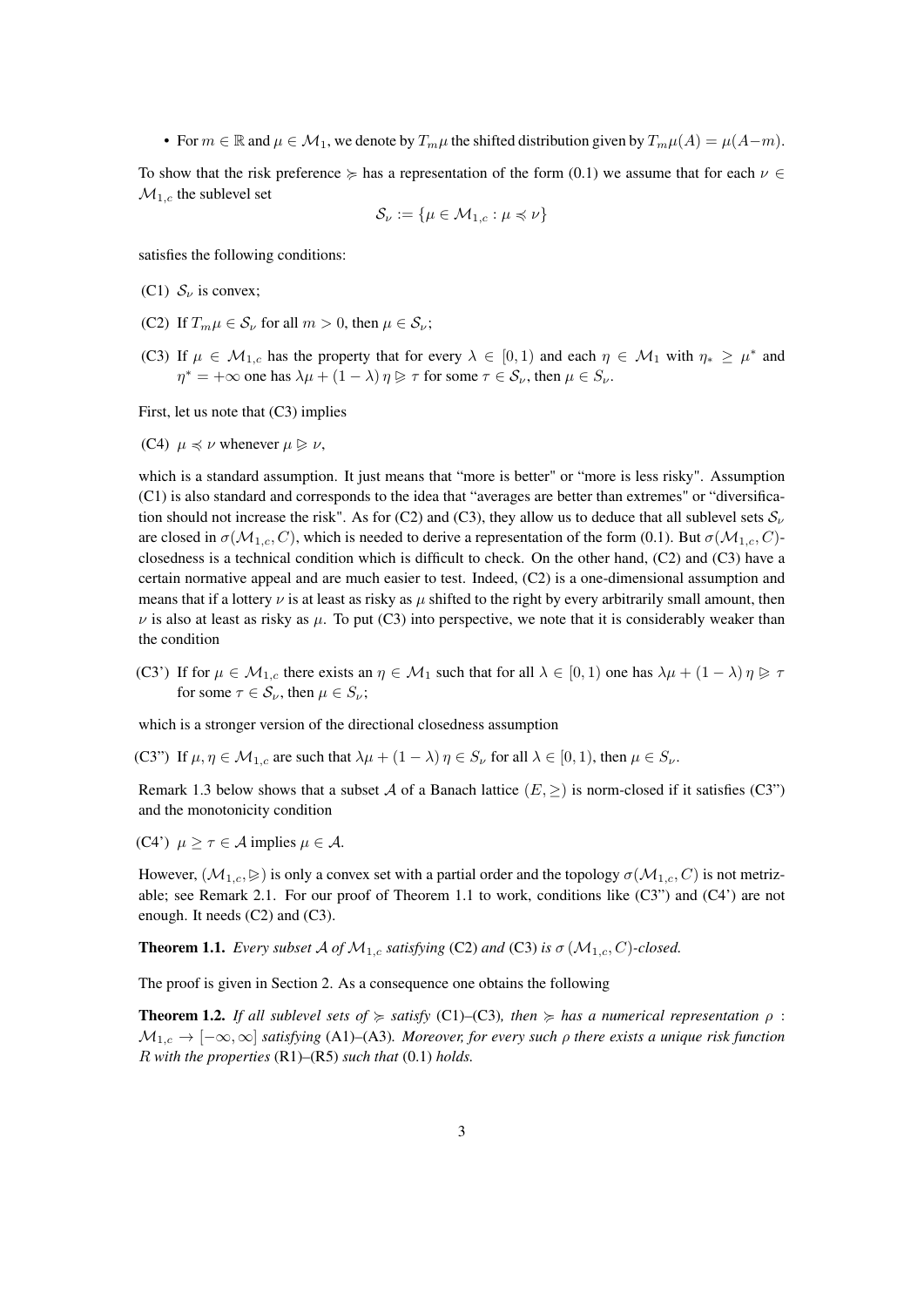*Proof.* By Theorem 1.1, the sublevel sets of  $\succeq$  are closed in  $\sigma(\mathcal{M}_{1,c}, C)$ . Since they are also convex and monotone with respect to  $\geq$ , the theorem follows from Drapeau and Kupper [6, Theorem 3.5].

*Remark 1.3.* A subset A of a Banach lattice  $(E, \geq)$  satisfying (C3") and (C4") is norm-closed. Indeed, if  $x_n$  is a sequence in A converging to  $x \in E$ , one can pass to a subsequence and assume  $||x_n - x|| \le$  $2^{-n}/n$ . For  $y := x + \sum_{k=1}^{\infty} k(x_k - x)^+$  and  $\lambda \in [0, 1)$ , one then has

$$
\lambda x + (1 - \lambda)y = x + (1 - \lambda) \sum_{k=1}^{\infty} k(x_k - x)^{+} \ge x + (1 - \lambda)n(x_n - x)^{+} \ge x_n
$$

for all  $n \ge 1/(1 - \lambda)$ . Hence,  $\lambda x + (1 - \lambda)y \in A$  for each  $\lambda \in [0, 1)$ , from which one obtains  $x \in A$ .

Example 1.4. Value-at-Risk is a risk measure widely used in the banking industry. For a random variable X and a level  $\alpha \in (0, 1)$ , it is defined by

$$
V@R_{\alpha}(X) = \inf \{ x \in \mathbb{R} : P[X + x < 0] \le \alpha \},
$$

and gives the minimal amount of money which has to be added to  $X$  to keep the probability of default below  $\alpha$ . It is well-known that the sublevel sets of  $V@R_\alpha$  are not convex; see for instance, Artzner, Delbaen, Eber, and Heath [1] or Föllmer and Schied [8]. However, it depends on X only through its distribution. So it can be defined on  $\mathcal{M}_{1,c}$  by

$$
V@R_{\alpha}(\mu) = -q_{\mu}^{+}(\alpha), \qquad (1.1)
$$

where  $q^+_{\mu}$  is the right-quantile function of  $\mu$  given by

$$
q^+_{\mu} := \sup \{ x \in \mathbb{R} : F_{\mu}(x) \le \alpha \} .
$$

As subsets of  $\mathcal{M}_{1,c}$ , the sublevel sets are convex. Moreover, it can easily be checked that they satisfy (C2) and (C3). So it follows from Theorem 1.2 that (1.1) has a robust representation of the form (0.1). Indeed, one has

$$
V@R_{\alpha}(\mu) = \sup_{l \in L} -l^{-1} \left( \frac{\langle l, \mu \rangle - \alpha l(-\infty)}{1 - \alpha} \right) = -\inf_{l \in L} l^{-1} \left( \frac{\langle l, \mu \rangle - \alpha l(-\infty)}{1 - \alpha} \right)
$$

where  $l^{-1}$  is the left-inverse of l; see Drapeau and Kupper [6].  $\diamond$ 

The two following examples show that none of the conditions (C2) and (C3) can be dropped from the assumptions of Theorem 1.1.

Example 1.5. The set

$$
\mathcal{A}:=\left\{\mu\in\mathcal{M}_{1,c}:\mu_*>0\right\}.
$$

is clearly not  $\sigma(M_{1,c}, C)$ -closed since  $\delta_{1/n} \in A$  converges in  $\sigma(M_{1,c}, C)$  to  $\delta_0 \notin A$ . However, it fulfills condition (C3). Indeed, if  $\mu$  is an element of  $\mathcal{M}_{1,c}$  such that for all  $\lambda \in [0,1)$  and  $\eta \in \mathcal{M}_1$  with  $\eta_* \ge \mu^*$  and  $\eta^* = +\infty$ , one has  $\lambda \mu + (1 - \lambda) \eta \ge \tau$  for some  $\tau \in A$ , then  $\mu_* > 0$ , and therefore,  $\mu \in A$ . By Theorem 1.1, A cannot fulfill condition (C2), which can also be seen directly by observing that  $T_m \delta_0 \in A$  for all  $m > 0$  and  $\delta_0 \notin A$ .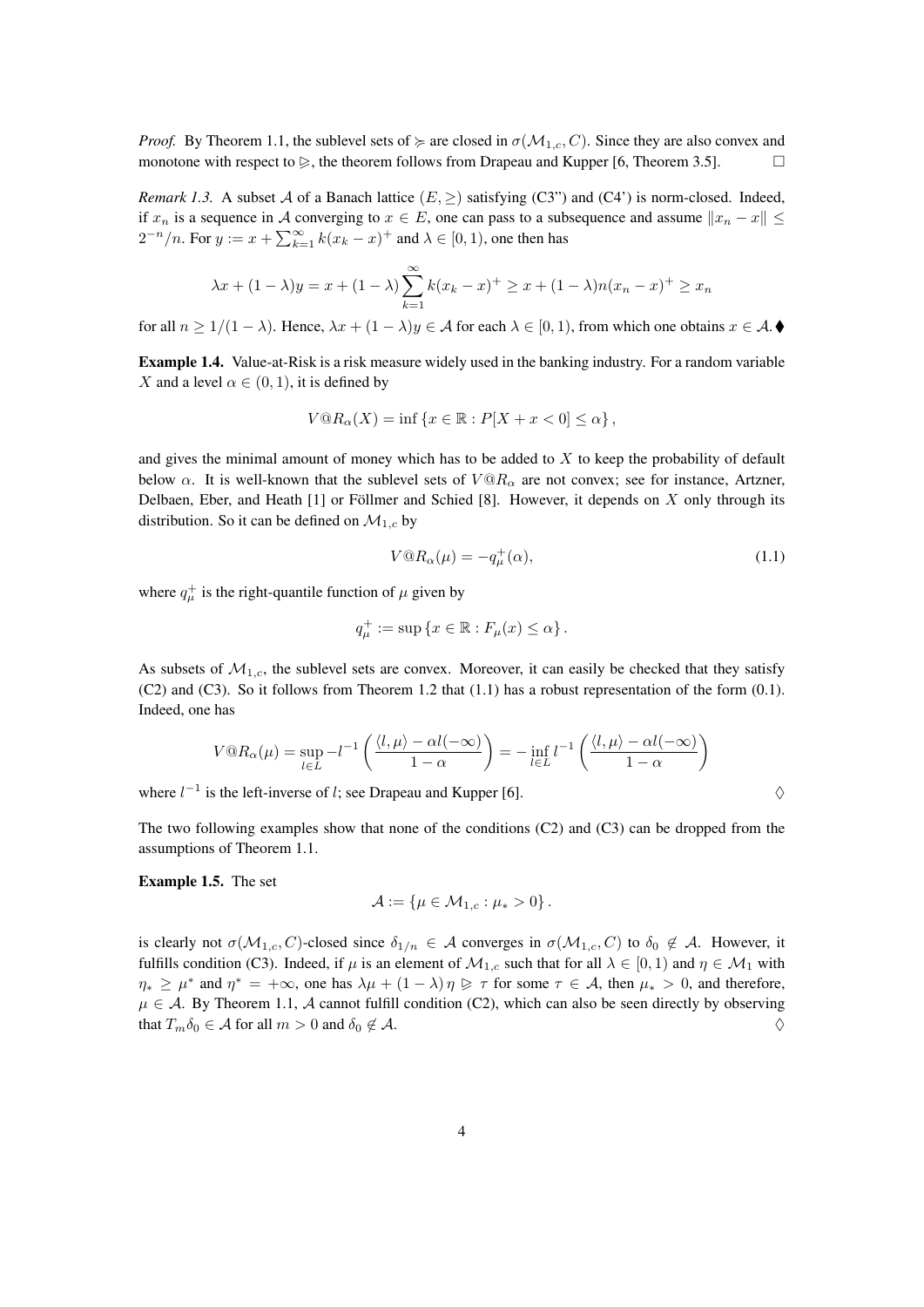Example 1.6. Consider the set

$$
\mathcal{A}:=\left\{\mu\in\mathcal{M}_{1,c}:\mu^*\geq 2\text{ and } \mu\vartriangleright\left(1-\frac{1}{n}\right)\delta_0+\frac{1}{n}\delta_1\text{ for some }n\geq 1\right\}.
$$

It is not  $\sigma(M_{1,c}, C)$ -closed since  $(1 - 1/n)\delta_0 + 1/n\delta_2 \in A$  converges in  $\sigma(M_{1,c}, C)$  to  $\delta_0 \notin A$ . It can easily be seen that it fulfills (C2). Indeed, if  $T_m \mu \in A$  for all  $m > 0$ , then  $\mu^* \ge 2$  and  $\mu_* \ge 0$ . Hence,  $\mu \geq (1 - 1/n)\delta_0 + 1/n\delta_1$  for some  $n \geq 1$ , and thus,  $\mu \in A$ . It follows from Theorem 1.1 that (C3) cannot hold. In fact,  $\delta_0$  has the property that for all  $\lambda \in [0,1)$  and  $\eta \in \mathcal{M}_1$  satisfying  $\eta_* \ge \delta_0^* = 0$  and  $\eta^* = +\infty$ , one can find a  $\tau \in A$  such that  $\lambda \delta_0 + (1 - \lambda)\eta \ge \tau$ . However,  $\delta_0 \notin A$  since  $\delta_0^* = 0 < 2$ .  $\diamondsuit$ 

#### 2 Weak closedness of monotone sets of lotteries

Before giving the proof of Theorem 1.1, we compare the topology  $\sigma(M_{1,c}, C)$  to  $\sigma(M_{1,c}, C_b)$ , where  $C_b$  denotes the space of all bounded continuous functions  $f : \mathbb{R} \to \mathbb{R}$ .

*Remark 2.1.* It is well-known that the topology  $\sigma(M_1, C_b)$ , and therefore also  $\sigma(M_{1,c}, C_b)$ , is generated by the Lévy metric

$$
d_L(\mu, \nu) := \inf \{\varepsilon > 0 : F_{\mu}(x - \varepsilon) - \varepsilon \le F_{\nu}(x) \le F_{\mu}(x + \varepsilon) + \varepsilon \text{ for all } x \in \mathbb{R}\}.
$$

But  $\sigma(\mathcal{M}_{1,c}, C)$  is finer than  $\sigma(\mathcal{M}_{1,c}, C_b)$ , which can easily be seen from the fact that  $(1 - 1/n)\delta_0 +$  $\delta_n/n$  converges to  $\delta_0$  in  $\sigma(M_{1,c}, C_b)$  but not in  $\sigma(M_{1,c}, C)$ . Moreover, in contrast to  $\sigma(M_{1,c}, C_b)$ ,  $\sigma(M_{1,c}, C)$  is not metrizable. Indeed, if one assumes that  $\sigma(M_{1,c}, C)$  is generated by a metric. Then for every ball  $B_{1/n}(\nu)$  around a fixed  $\nu \in M_{1,c}$ , there exist functions  $u_1^n, \ldots, u_{i_n}^n$  in  $C \setminus \{0\}$  such that

$$
U_n := \{ \mu : |\langle u_i^n, \mu - \nu \rangle| \leq 1, \, i = 1, \dots, i_n \} \subset B_{1/n}(\nu).
$$

By shifting, one can assume that  $\nu^* = 0$ . Define the function  $u \in C$  by  $u(x) = 0$  for  $x \le 0$ . For  $m = 1, 2, ...,$  set

$$
u(m)=\max_{1\leq n\leq m}\max_{1\leq i\leq i_n}(|2u_i^n(m)|\vee m),
$$

and interpolate linearly so that it becomes a continuous function  $u : \mathbb{R} \to \mathbb{R}$ . There must be an n such that

$$
U_n \subset B_{1/n}(\nu) \subset \{\mu : |\langle u, \mu - \nu \rangle| \le 1/2\}.
$$
 (2.1)

Choose  $m \geq n$  such that

$$
\frac{1}{u(m)} |\langle u_i^n, \nu \rangle| \le 1/2 \quad \text{for all } i = 1, \dots, i_n.
$$

Set  $\lambda = 1/u(m)$  and  $\mu = \lambda \delta_m + (1 - \lambda)\nu$ . Then

$$
|\langle u_i^n,\mu-\nu\rangle|=\lambda\left|\langle u_i^n,\delta_m-\nu\rangle\right|\leq \frac{|u_i^n(m)|}{u(m)}+\lambda\left|\langle u_i^n,\nu\rangle\right|\leq 1
$$

for all  $i = 1, \ldots, i_n$ . So  $\mu$  is in  $U_n$  but at the same time,

$$
\langle u, \mu - \nu \rangle = \lambda \langle u, \delta_m - \nu \rangle = 1,
$$

a contradiction to (2.1).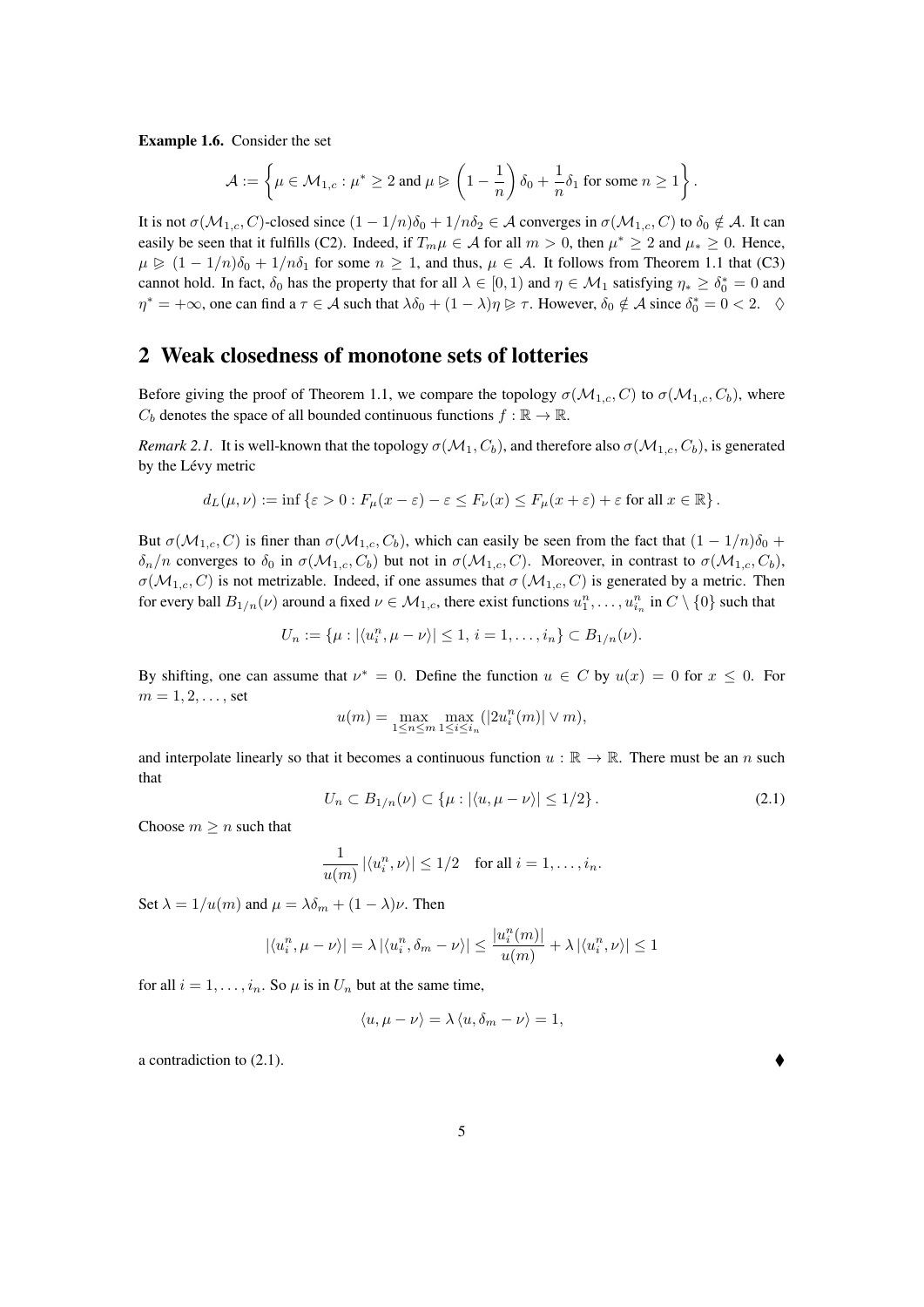#### Proof of Theorem 1.1

Assume  $(\mu_{\alpha})$  is a net in A converging to some  $\mu \in M_{1,c}$  in  $\sigma(M_{1,c}, C)$ . Fix  $m > 0, \lambda \in [0, 1)$  and  $\eta \in \mathcal{M}_1$  such that  $T_m \mu^* \leq \eta_*$  and  $\eta^* = +\infty$ . Note that

$$
\lambda F_{\mu}(x - m) = 0 \le F_{\alpha}(x) \quad \text{for all } x < \mu_* + m \text{ and every } \alpha. \tag{2.2}
$$

Set  $b := (1 - \lambda) \wedge (m/2)$  and  $c := F_\mu(\mu_* + b) > 0$ . Since  $\mu_\alpha \to \mu$  in  $\sigma(\mathcal{M}_{1,c}, C_b)$ , there exists  $\alpha_0$  such that

$$
F_{\mu}(x - bc) - bc \le F_{\alpha}(x) \quad \text{for all } x \in \mathbb{R} \text{ and } \alpha \ge \alpha_0.
$$

For  $x \ge \mu_* + m$ , one has  $F_\mu(x - bc) \ge c$ , and therefore,

$$
\lambda F_{\mu}(x - m) \le \lambda F_{\mu}(x - bc) \le F_{\mu}(x - bc) - bc \le F_{\alpha}(x) \quad \text{for all } \alpha \ge \alpha_0. \tag{2.3}
$$

It follows from  $(2.2)$ – $(2.3)$  that

$$
\lambda F_{\mu}(x-m) + (1-\lambda)F_{\eta}(x) \le F_{\alpha}(x) \quad \text{for all } \alpha \ge \alpha_0 \text{ and } x < \mu^* + m.
$$

Now choose a non-negative function  $u \in C$  such that

$$
u(x) = 0
$$
 for  $x \le \mu^*$  and  $u(x) \ge \frac{1}{(1 - \lambda)\left(1 - F_\eta(x)\right)}$  for  $x \ge \mu^* + m$ .

There exists an  $\alpha \geq \alpha_0$  such that

$$
|\langle u, \mu_\alpha - \mu \rangle| < 1,
$$

which implies

$$
\lambda F_{\mu}(x - m) + (1 - \lambda)F_{\eta}(x) \le F_{\alpha}(x) \quad \text{for all } x \ge m + \mu^*.
$$

Indeed, if there existed an  $x_0 \ge \mu^* + m$  such that

$$
\lambda F_{\mu}(x_0 - m) + (1 - \lambda) F_{\eta}(x_0) > F_{\alpha}(x_0),
$$

it would follow that

$$
\langle u, \mu_{\alpha} - \mu \rangle = \int u \, d\mu_{\alpha} \ge u \left( x_0 \right) (1 - \lambda)(1 - F_{\eta}(x_0)) \ge 1,
$$

a contradiction. So we have shown that

$$
\lambda T_m \mu + (1 - \lambda)\eta \ge \mu_\alpha.
$$

It follows from (C3) that  $T_m \mu \in A$  for all  $m > 0$ , which by (C2), implies  $\mu \in A$ .

### References

- [1] ARTZNER, P., F. DELBAEN, J. M. EBER, AND D. HEATH (1999): "Coherent Measures of Risk," *Mathematical Finance*, 9, 203–228.
- [2] CERREIA-VIOGLIO, S. (2009): "Maxmin Expected Utility on a Subjective State Space: Convex Preferences under Risk," *Preprint*.